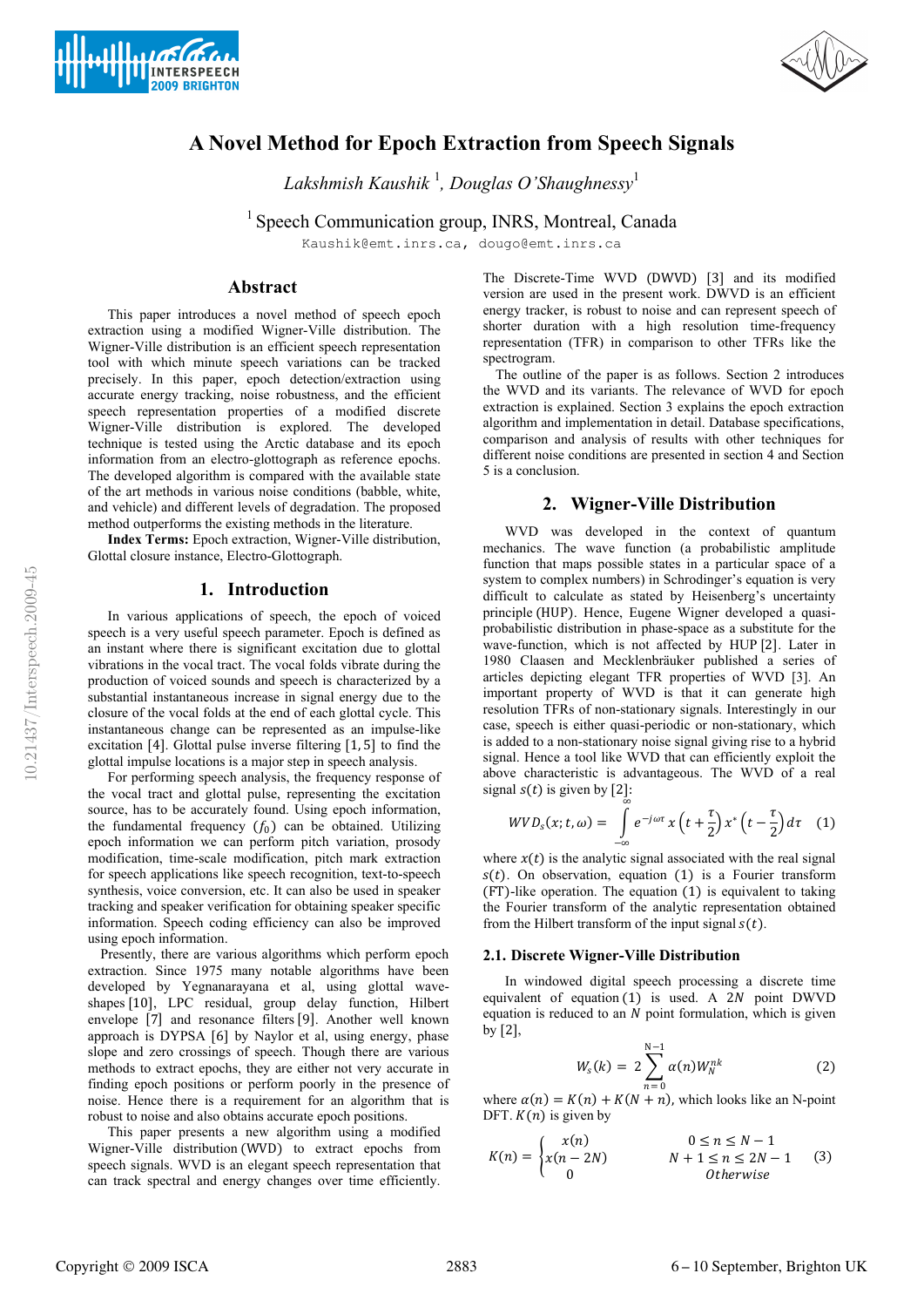# **3. Speech Epoch Extraction**

Epoch is applicable only for voiced speech content. The vocal chords vibrate only during the production of voiced speech. Hence epoch detection is not done on unvoiced speech units. Epoch extraction  $(EE)$  from speech can be carried out in the time domain, spectral domain or other parametric domains. The presented technique uses TF coefficients obtained by a modified DWVD. The following sections consist of a detailed explanation of the algorithm and the properties of DWVD that are beneficial for EE. The algorithm consists of 3 steps namely, (a) Windowing, (b) DWVD Generation and (c) Epoch Extraction.

### **3.1. Windowing**

The entire experimentation is carried out using CMU's Arctic speech database [8]. The wave files are sampled at 32 kHz. Data is windowed using a 5 msec window  $(N)$  with 50% overlap. This means, in every frame, 2.5 msec of new information is obtained. But for efficient epoch extraction 5 msec of each data frame is again divided into frames of 2.5 msec with 50% overlap each. All processing is performed on the 2.5 msec frame. It is also experimentally advantageous because the DWVD is very sensitive to energy changes, and the smaller the window length the better energy tracking capability, which results in an increased accuracy.

Selection of window length is independent of sampling frequency. By rigorous experimentation it is found that a 2.5 msec speech frame with 50% overlap is appropriate for the best epoch extraction results. The possible human pitch range varies from as low as 60 Hz (16 msec) in males to 500 Hz (2 msec) in children. If frame length is equal to the minimum pitch possible then the accuracy increases. Irrespective of the sampling frequency the window length is selected to be 2.5 msec with 50% overlap. The number of samples in a frame is parametric, hence can be scaled depending on the sampling frequency.

### **3.2. DWVD Coefficients**

The DWVD representation of speech is advantageous due to many reasons. DWVD is the only distribution that can satisfy all six properties for an ideal Joint-TFR [3]. Hence it allows a high degree of flexibility and accuracy in representing signal variation with high resolutions without any compromise in signal representation, even if the signal is a continuous aperiodic non-stationary signal. DWVD and its variants are also robust to noise [11]. DWVD can track energy variations with high resolution even using short range data.

Figure 1 shows a maximum resolution DWVD for a speech frame. The window length and band resolutions are fixed in a manner which suits EE. To maximize accurate EE the time and band resolutions should be maximum. Hence the band resolution is selected as one sample and time resolution is the window length, which results in the maximum resolution. The fig shows that the speech coefficients are concentrated in the first few columns of coefficients irrespective of the level of SNR [11]. Hence DWVD is advantageous in noisy conditions.

Consider a voiced speech segment and its corresponding epochs generated by the differenced Electro-Glotto-Graph (EGG) signal as shown in figure 2. The epoch locations are in the negative parts (or lower part) of the speech signal  $s(n)$ , assuming the signal has no bias as given in equation (4). For calculating the epoch locations, speech values below zero are considered.

$$
g(n) = s(n) < 0 \tag{4}
$$



Figure 1: *DWVD coefficients of a speech frame in maximum resolution (band number = time in samples = window length)*

The generated DWVD of a data frame has both positive and negative values. For the purpose of EE only positive values are considered, as negative values do not contribute meaningfully because the negative values are obtained from the imaginary part of the spectrum due to conjugate symmetry. When the noise content increases it gets distributed over the entire range. It can be observed that the speech region is concentrated in a small range as seen in Figure (1). Just adding noise does not affect the distribution greatly.



### **3.3. Algorithm**

Epoch Extraction adopts a top-down approach. Here epochs are determined by localizing the search region for the epoch. The steps of the algorithm are as follows.

#### *3.3.1. DWVD coefficients generation*

Given a speech frame of 2.5 msec, maximum resolution DWVD coefficients are obtained. For efficient epoch extraction perform Discrete Wigner-Ville transform for absolute of the negative speech values  $(|g(n)|)$  as explained in section 3.2. Considering only negative values will reduce computational complexity and increase the accuracy of epoch detection.  $DWVD$  coefficients of dimension  $NxN$  for each speech frame are obtained by

$$
DWVD_{frame} (i) = \sum_{i=1}^{N} \sum_{j=1}^{N} |DW_{transform} (|g(n)|)| \qquad (5)
$$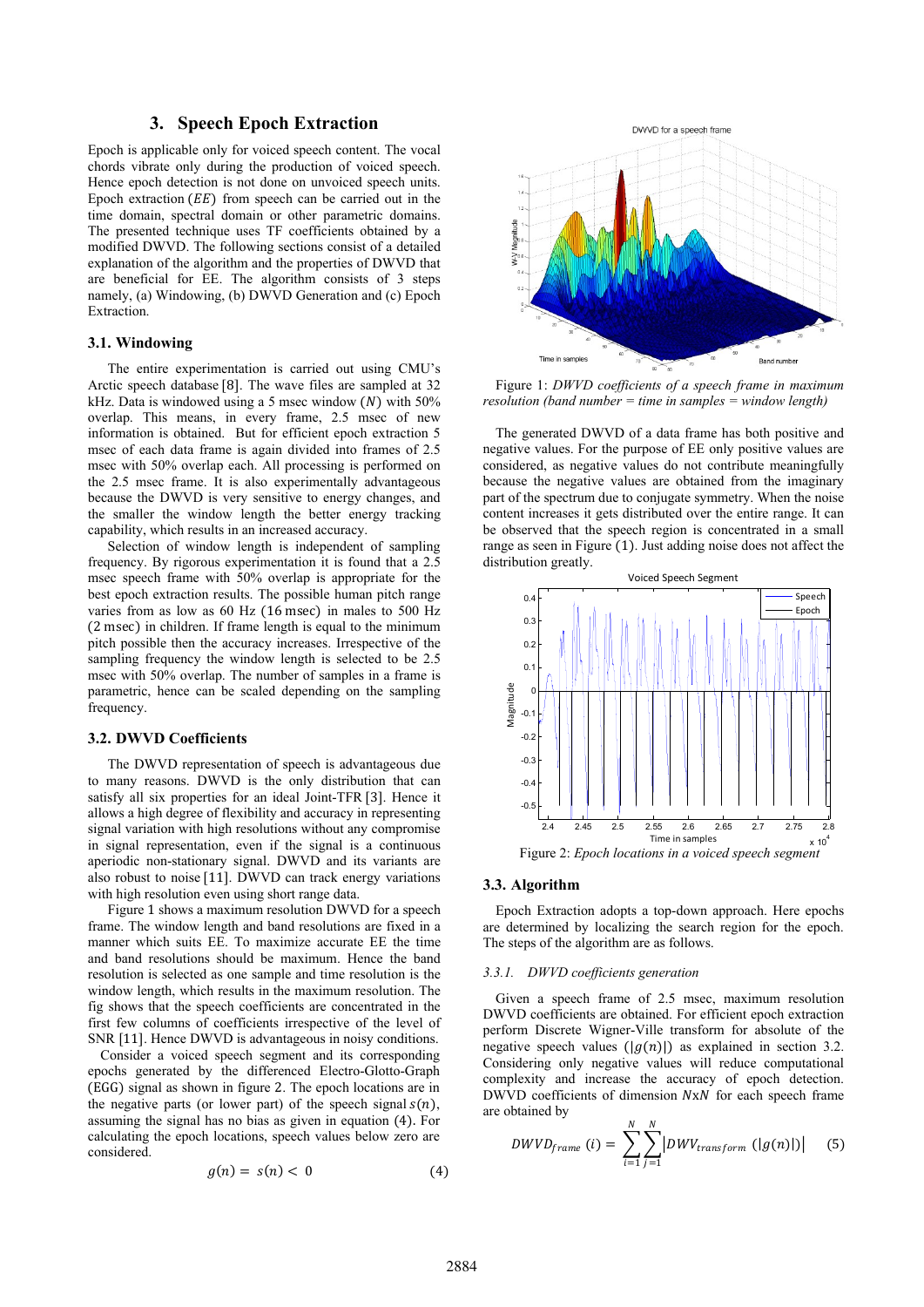#### *3.3.2. DWVD summation and Epoch extraction*

Given the DWVD coefficients for a speech frame, perform the absolute sum of all the coefficients as given by equation (5). Figure 3 shows a voiced speech segment and the corresponding DWVD curve variation over time. From figure 3, epochs can be localized as follows,

- a) Search for a local maximum in the DWVD curve in the voiced part of the speech. The window length in the present case is 80 samples with 40 samples overlap, as we have considered a 2.5 msec window (it is parametric, and can be scaled depending on the sampling frequency). The presence of a local maximum in the DWVD curve of Figure 3d is an indication of the presence of an epoch in the vicinity of the data window in Figure 3a.
- b) The next step is to localize the search for the epoch. Consider the index of the local maximum as I. The window length being 80 samples with 40 samples overlap there is a probability that the exact epoch is located in the vicinity of  $\pm 40$  samples of the local maximum of DWVD. Search for a local maximum in the modified speech data in Figure 3b over the index of  $I \pm 40$  samples.
- c) The index of the local maximum obtained during the search in modified speech is the epoch location.

Figure 3 shows detailed representations of different stages in the epoch extraction using DWVD. Analyzing Figure 3d, it can be seen that the DWVD curve is consistent with the variations in the speech signal. The results obtained are highly accurate and are also consistent in adverse noisy conditions. Another advantage of this technique lies in the fact that DWVD is inherently is robust to noise [11].

# **4. Evaluation of Extracted Speech Epochs**

### **4.1. Database generation**

For the purpose of this experiment CMU's Arctic Speech Database is used. This database has 1132 phonetically balanced speech sentences from three speakers (2 males and 1 female) which are recorded in a controlled environment and the sampling frequency is 32 kHz [8]. The Arctic database also contains a corresponding Electro-Glottograph (EGG) signal recorded using a laryngograph simultaneously with the speech recording. The larynx-to-microphone delay is determined to be 0.7 msec and a time alignment of the EGG signal is performed accordingly to compensate for the delay.

In this experiment we have considered the entire Arctic speech database of 3 speakers. The voiced regions were extracted from the speech sentences using boundary information of voiced speech segments from EGG. Totally there are 792,249 epochs in the voiced regions in the entire database.

### **4.2. Noise addition**

For the database above, different noises are added with various levels of signal degradation. This was performed using the CMU's NOISEX-92 noise database. Three noises, namely babble, white and vehicle noise backgrounds, are considered. Using the above, the speech signals are degraded to various Signal to Noise Ratio (SNR) levels.

#### **4.3. Parameters evaluated**

Many parameters of epoch detection can be evaluated in different signal and noise scenarios using the CMU's Arctic Speech Database and NOISEX-92 database. In the presented work following parameters are evaluated.

- *a) Identification rate (IDR)*: The percentage of larynx cycles for which exactly one epoch is detected.
- *b) Miss rate (MR)*: The percentage of larynx cycles for which no epoch is detected.
- *c) False alarm rate (FAR)*: The percentage of larynx cycles for which more than one epoch is detected.
- *d) Identification accuracy (IDA)*: The standard deviation of the identification error (The time error between the detected epoch locations and the reference epoch). The smaller the value of IDA the higher is the accuracy of identification.



Figure 3: *Plot of different stages of algorithm and its result is compared with the EGG from the Arctic database. (a) Considered voiced speech segment. (b) Modified voiced speech segment. (c) Differenced EGG signal of the speech segment from the Arctic database. (d) Summed DWVD curve. (e) Comparison of epochs extracted from the algorithm and from the differenced EEG signal of* 3*. (f) Speech segment along with its extracted epoch positions.*

### **4.4. Results and Tabulation**

The DWVD-based epoch extraction algorithm is tested on all the sentences of the three speakers of CMU's Arctic Database [8]. The results are presented and analyzed in this section. As seen in Figure 3e, extracted epoch locations are highly accurate when it is compared with the differenced EGG signal from the